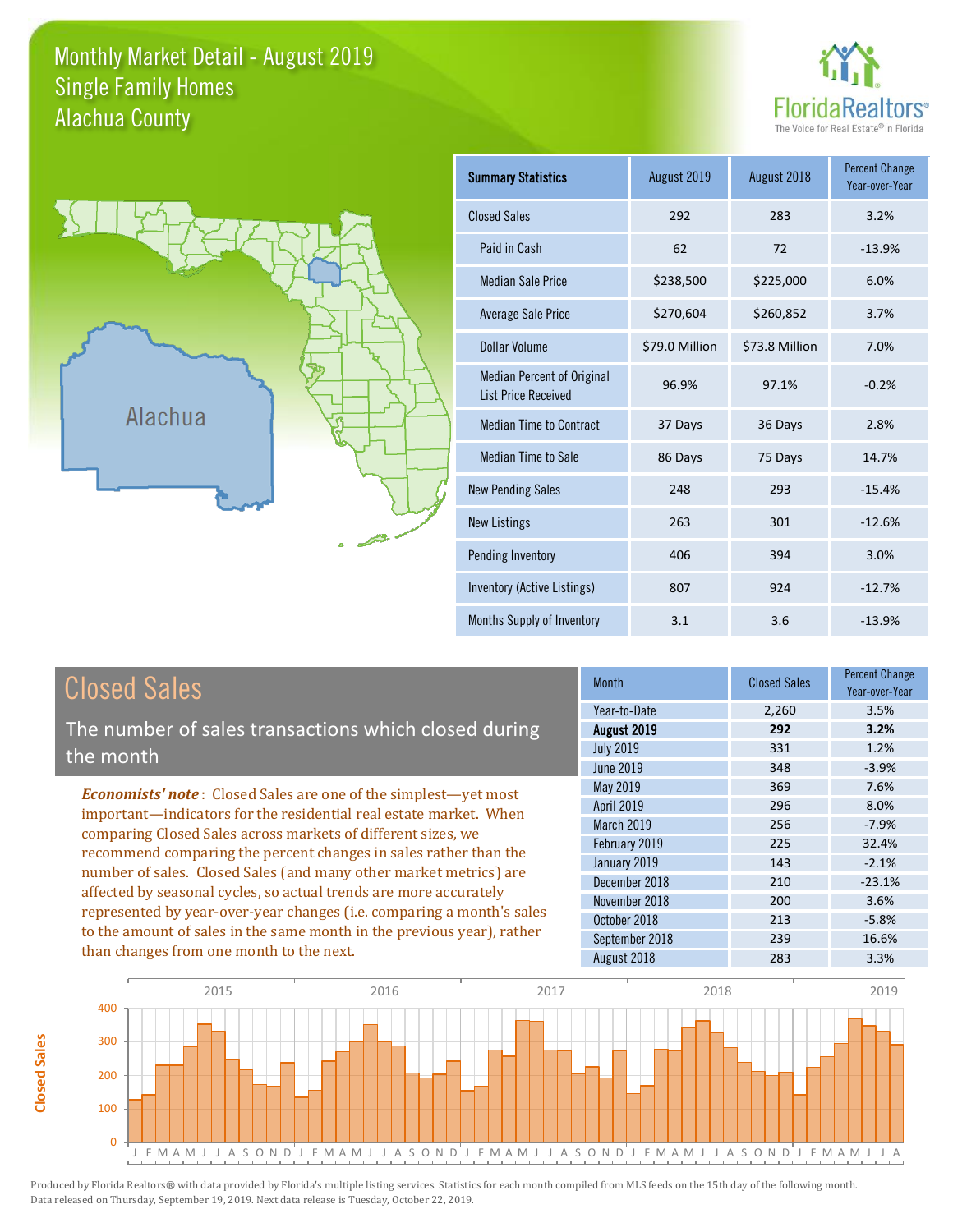

## Closed Sales by Sale Price

The number of sales transactions which closed during the month

*Economists' note:* Closed Sales are one of the simplest—yet most important—indicators for the residential real estate market. When comparing Closed Sales across markets of different sizes, we recommend comparing the percent changes in sales rather than the number of sales. Closed Sales (and many other market metrics) are affected by seasonal cycles, so actual trends are more accurately represented by year-over-year changes (i.e. comparing a month's sales to the amount of sales in the same month in the previous year), rather than changes from one month to the next.

| Sale Price            | <b>Closed Sales</b> | <b>Percent Change</b><br>Year-over-Year |
|-----------------------|---------------------|-----------------------------------------|
| Less than \$50,000    | $\mathcal{P}$       | 100.0%                                  |
| $$50,000 - $99,999$   | 9                   | $-55.0%$                                |
| $$100,000 - $149,999$ | 22                  | $-42.1%$                                |
| $$150,000 - $199,999$ | 64                  | 23.1%                                   |
| \$200,000 - \$249,999 | 58                  | $-9.4%$                                 |
| \$250,000 - \$299,999 | 45                  | 36.4%                                   |
| \$300,000 - \$399,999 | 53                  | 15.2%                                   |
| \$400,000 - \$599,999 | 33                  | 106.3%                                  |
| \$600,000 - \$999,999 | 5                   | $-54.5%$                                |
| \$1,000,000 or more   | 1                   | $-50.0\%$                               |



### Median Time to Contract by Sale Price The median number of days between the listing date

and contract date for all Closed Sales during the month

*Economists' note* : Like Time to Sale, Time to Contract is a measure of the length of the home selling process calculated for sales which closed during the month. The difference is that Time to Contract measures the number of days between the initial listing of a property and the signing of the contract which eventually led to the closing of the sale. When the gap between Median Time to Contract and Median Time to Sale grows, it is usually a sign of longer closing times and/or declining numbers of cash sales.

| <b>Sale Price</b>     | Median Time to<br>Contract | <b>Percent Change</b><br>Year-over-Year |
|-----------------------|----------------------------|-----------------------------------------|
| Less than \$50,000    | 66 Days                    | $-51.5%$                                |
| $$50,000 - $99,999$   | 89 Days                    | 161.8%                                  |
| $$100,000 - $149,999$ | 24 Days                    | $-14.3%$                                |
| $$150,000 - $199,999$ | 27 Days                    | $-18.2%$                                |
| \$200,000 - \$249,999 | 35 Days                    | 6.1%                                    |
| \$250,000 - \$299,999 | 48 Days                    | 60.0%                                   |
| \$300,000 - \$399,999 | 49 Days                    | 11.4%                                   |
| \$400,000 - \$599,999 | 24 Days                    | $-63.1%$                                |
| \$600,000 - \$999,999 | 250 Days                   | 201.2%                                  |
| \$1,000,000 or more   | 34 Days                    | 25.9%                                   |



**Median Time to Contract**

**Median Time to Contract**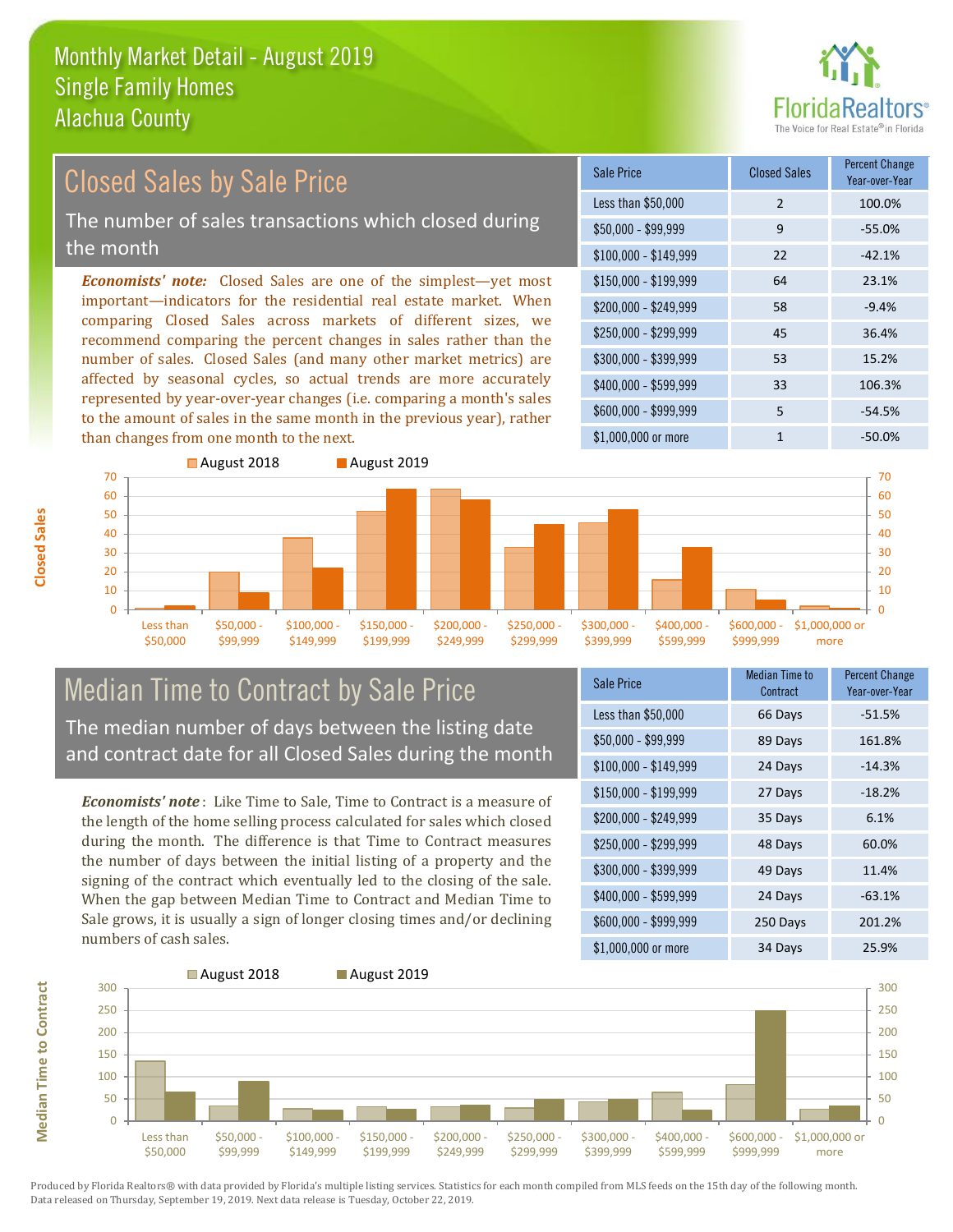

## New Listings by Initial Listing Price

The number of properties put onto the market during the month

*Economists' note:* New Listings tend to rise in delayed response to increasing prices, so they are often seen as a lagging indicator of market health. As prices rise, potential sellers raise their estimations of value—and in the most recent cycle, rising prices have freed up many potential sellers who were previously underwater on their mortgages. Note that in our calculations, we take care to not include properties that were recently taken off the market and quickly relisted, since these are not really *new* listings.

| <b>Initial Listing Price</b> | <b>New Listings</b> | <b>Percent Change</b><br>Year-over-Year |
|------------------------------|---------------------|-----------------------------------------|
| Less than \$50,000           | 0                   | $-100.0%$                               |
| $$50,000 - $99,999$          | 7                   | $-41.7%$                                |
| $$100,000 - $149,999$        | 25                  | $-30.6%$                                |
| $$150,000 - $199,999$        | 49                  | $-2.0%$                                 |
| \$200,000 - \$249,999        | 57                  | 7.5%                                    |
| \$250,000 - \$299,999        | 44                  | $-21.4%$                                |
| \$300,000 - \$399,999        | 51                  | 10.9%                                   |
| \$400,000 - \$599,999        | 23                  | $-20.7%$                                |
| \$600,000 - \$999,999        | 5                   | $-64.3%$                                |
| \$1,000,000 or more          | $\mathfrak{p}$      | 100.0%                                  |



#### Inventory by Current Listing Price The number of property listings active at the end of the month

*Economists' note* : There are a number of ways to define and calculate Inventory. Our method is to simply count the number of active listings on the last day of the month, and hold this number to compare with the same month the following year. Inventory rises when New Listings are outpacing the number of listings that go off-market (regardless of whether they actually sell). Likewise, it falls when New Listings aren't keeping up with the rate at which homes are going off-market.

| <b>Current Listing Price</b> | Inventory | Percent Change<br>Year-over-Year |
|------------------------------|-----------|----------------------------------|
| Less than \$50,000           | 4         | 33.3%                            |
| \$50,000 - \$99,999          | 18        | $-59.1%$                         |
| $$100,000 - $149,999$        | 47        | $-39.7%$                         |
| $$150,000 - $199,999$        | 84        | $-27.0%$                         |
| \$200,000 - \$249,999        | 113       | $-27.1%$                         |
| \$250,000 - \$299,999        | 121       | $-13.6%$                         |
| \$300,000 - \$399,999        | 178       | 12.7%                            |
| \$400,000 - \$599,999        | 145       | 5.1%                             |
| \$600,000 - \$999,999        | 78        | 14.7%                            |
| \$1,000,000 or more          | 19        | $-24.0%$                         |



**New Listings**

**Inventory**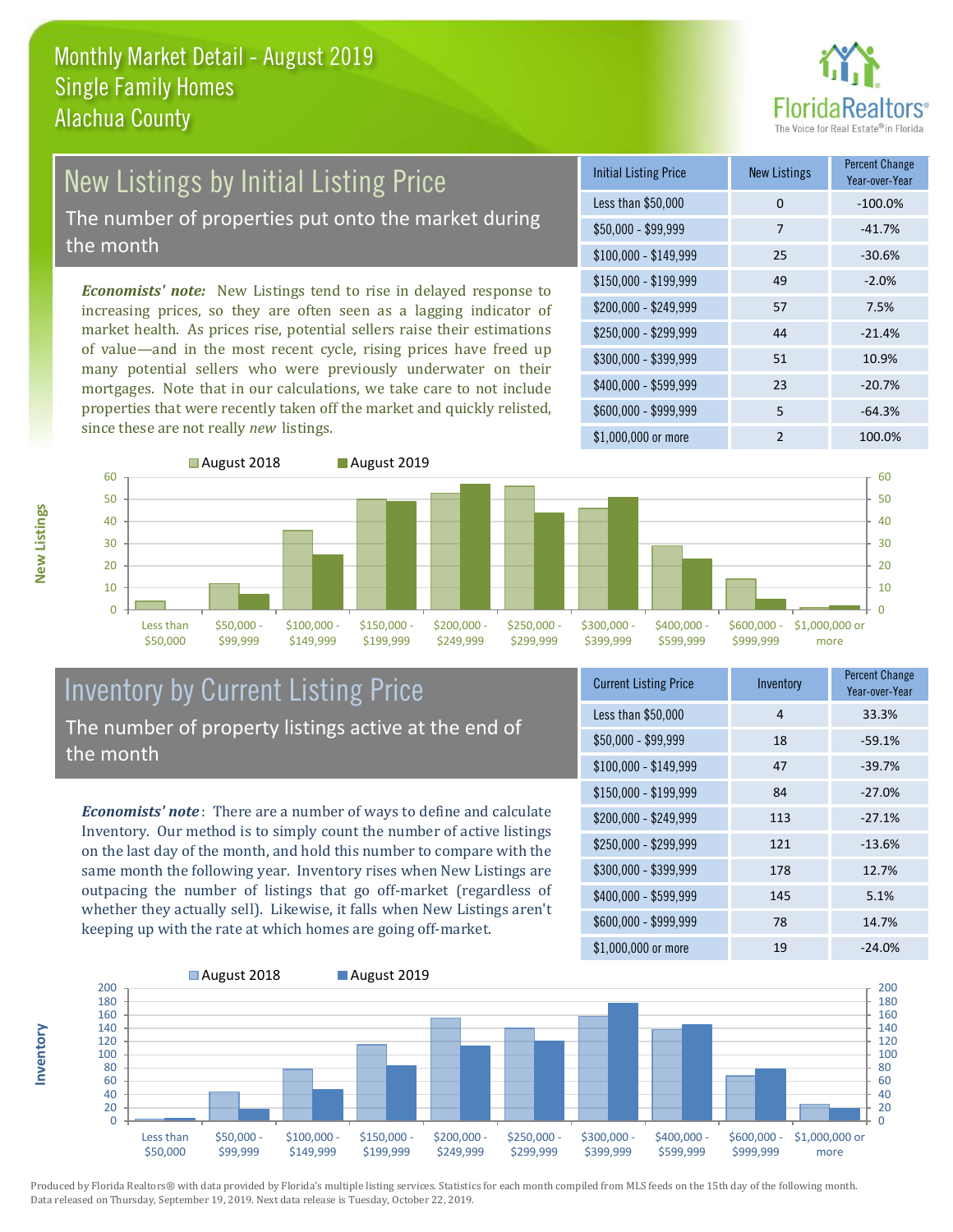#### Monthly Distressed Market - August 2019 Alachua County Single Family Homes



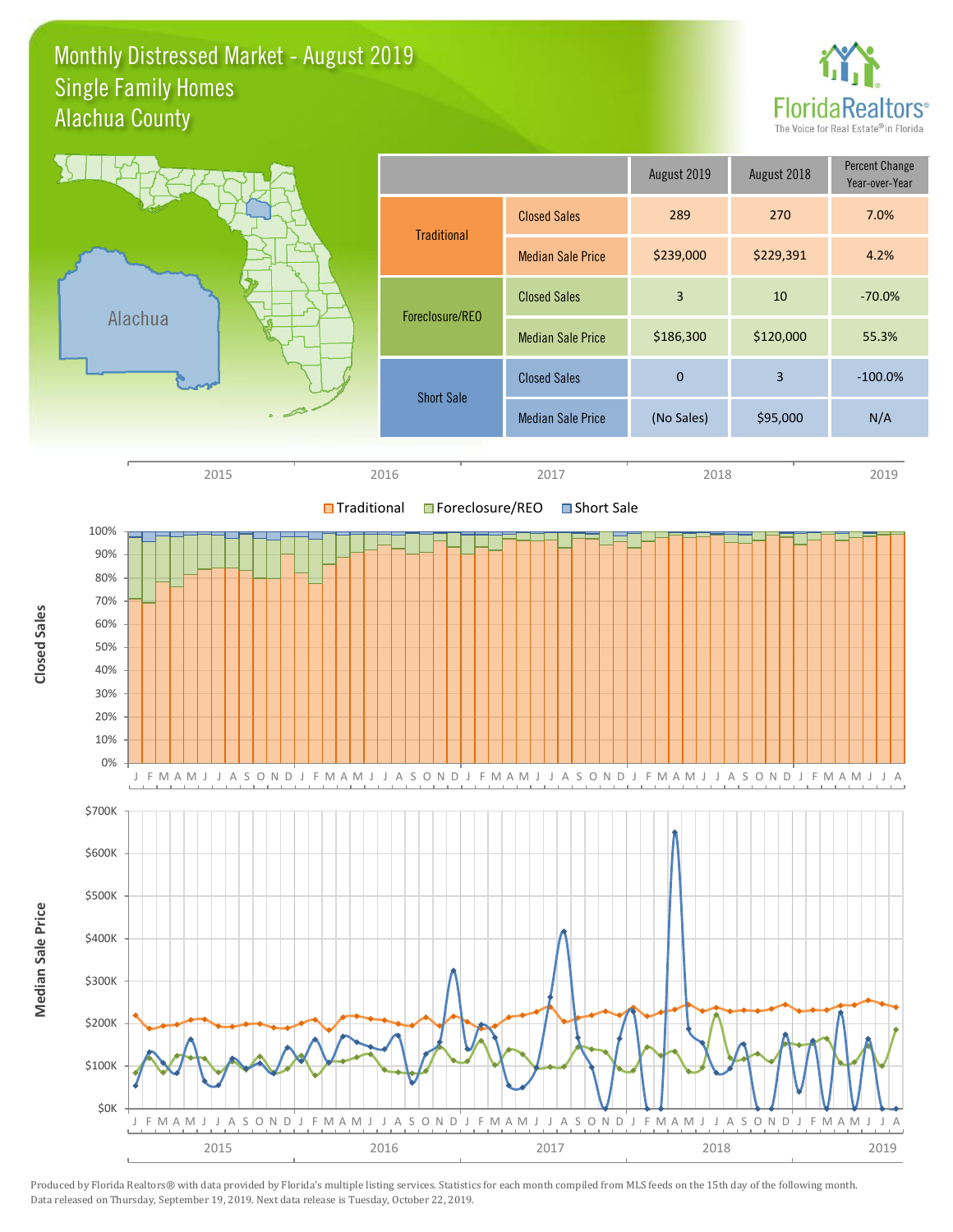Monthly Market Detail - August 2019 Alachua County Townhouses and Condos





**Closed Sales**

**Closed Sales** 

| <b>Summary Statistics</b>                                       | August 2019    | August 2018   | <b>Percent Change</b><br>Year-over-Year |
|-----------------------------------------------------------------|----------------|---------------|-----------------------------------------|
| <b>Closed Sales</b>                                             | 95             | 77            | 23.4%                                   |
| Paid in Cash                                                    | 49             | 40            | 22.5%                                   |
| <b>Median Sale Price</b>                                        | \$127,000      | \$115,000     | 10.4%                                   |
| <b>Average Sale Price</b>                                       | \$139,790      | \$122,289     | 14.3%                                   |
| Dollar Volume                                                   | \$13.3 Million | \$9.4 Million | 41.0%                                   |
| <b>Median Percent of Original</b><br><b>List Price Received</b> | 97.4%          | 96.6%         | 0.8%                                    |
| <b>Median Time to Contract</b>                                  | 19 Days        | 35 Days       | $-45.7%$                                |
| <b>Median Time to Sale</b>                                      | 61 Days        | 62 Days       | $-1.6%$                                 |
| <b>New Pending Sales</b>                                        | 65             | 70            | $-7.1%$                                 |
| <b>New Listings</b>                                             | 63             | 71            | $-11.3%$                                |
| <b>Pending Inventory</b>                                        | 69             | 55            | 25.5%                                   |
| <b>Inventory (Active Listings)</b>                              | 106            | 145           | $-26.9%$                                |
| <b>Months Supply of Inventory</b>                               | 1.5            | 1.9           | $-21.1%$                                |

| <b>Closed Sales</b>                                                    | <b>Month</b>      | <b>Closed Sales</b> | <b>Percent Change</b><br>Year-over-Year |
|------------------------------------------------------------------------|-------------------|---------------------|-----------------------------------------|
|                                                                        | Year-to-Date      | 646                 | $-6.6%$                                 |
| The number of sales transactions which closed during                   | August 2019       | 95                  | 23.4%                                   |
| the month                                                              | <b>July 2019</b>  | 89                  | $-23.9%$                                |
|                                                                        | <b>June 2019</b>  | 98                  | $-11.7%$                                |
| <b>Economists' note:</b> Closed Sales are one of the simplest—yet most | May 2019          | 104                 | $-2.8%$                                 |
| important—indicators for the residential real estate market. When      | <b>April 2019</b> | 93                  | 5.7%                                    |
| comparing Closed Sales across markets of different sizes, we           | March 2019        | 68                  | $-16.0%$                                |
| recommend comparing the percent changes in sales rather than the       | February 2019     | 58                  | 0.0%                                    |
|                                                                        | January 2019      | 41                  | $-22.6%$                                |
| number of sales. Closed Sales (and many other market metrics) are      | December 2018     | 54                  | 10.2%                                   |
| affected by seasonal cycles, so actual trends are more accurately      | November 2018     | 47                  | $-17.5%$                                |
| represented by year-over-year changes (i.e. comparing a month's sales  | October 2018      | 58                  | 13.7%                                   |
| to the amount of sales in the same month in the previous year), rather | September 2018    | 50                  | 13.6%                                   |
| than changes from one month to the next.                               | August 2018       | 77                  | $-9.4%$                                 |

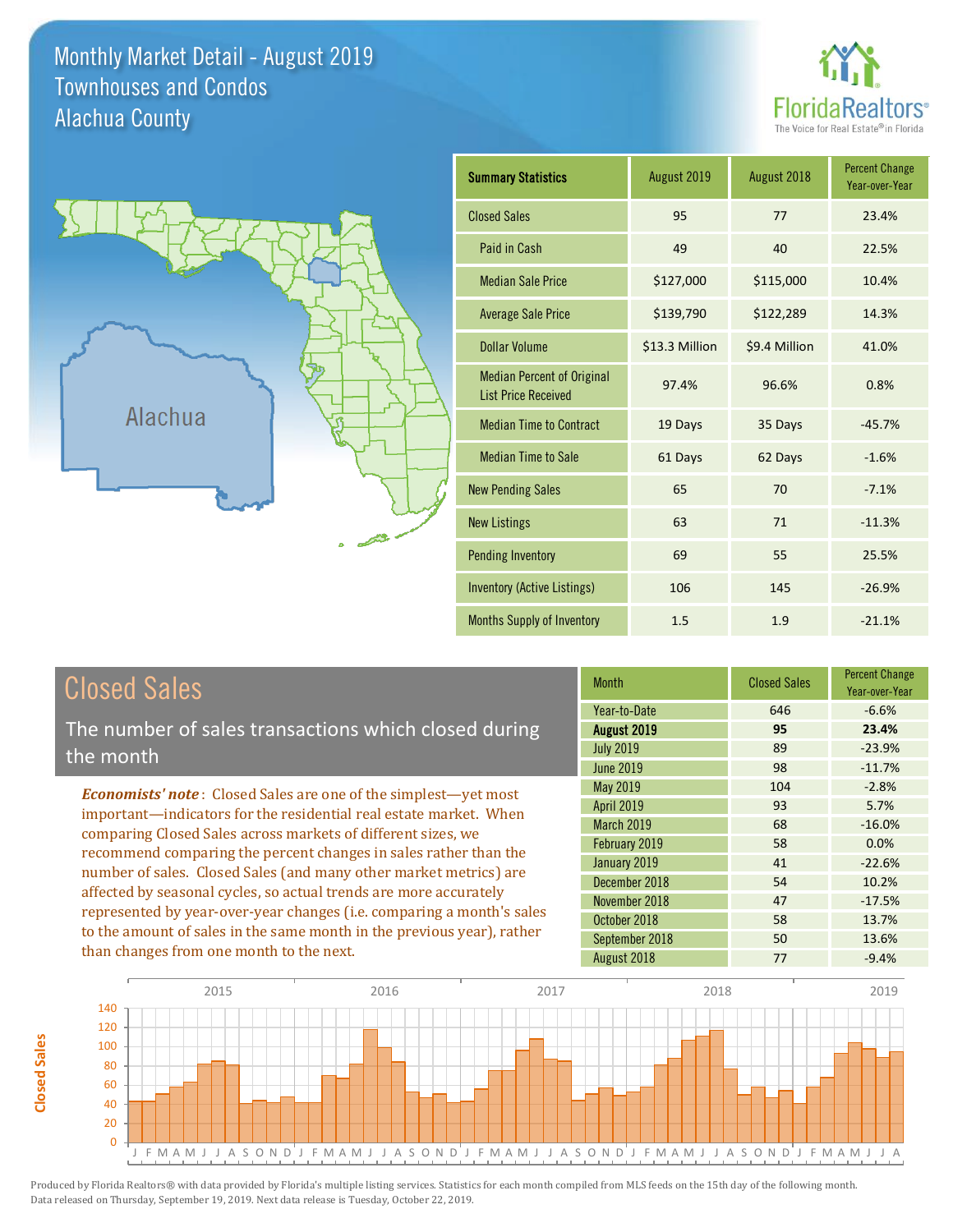

### Closed Sales by Sale Price

The number of sales transactions which closed during the month

*Economists' note:* Closed Sales are one of the simplest—yet most important—indicators for the residential real estate market. When comparing Closed Sales across markets of different sizes, we recommend comparing the percent changes in sales rather than the number of sales. Closed Sales (and many other market metrics) are affected by seasonal cycles, so actual trends are more accurately represented by year-over-year changes (i.e. comparing a month's sales to the amount of sales in the same month in the previous year), rather than changes from one month to the next.

| Sale Price            | <b>Closed Sales</b> | <b>Percent Change</b><br>Year-over-Year |
|-----------------------|---------------------|-----------------------------------------|
| Less than \$50,000    | 3                   | 0.0%                                    |
| \$50,000 - \$99,999   | 29                  | 7.4%                                    |
| $$100,000 - $149,999$ | 33                  | 13.8%                                   |
| $$150,000 - $199,999$ | 18                  | 63.6%                                   |
| \$200,000 - \$249,999 | 6                   | 50.0%                                   |
| \$250,000 - \$299,999 | $\mathcal{P}$       | 0.0%                                    |
| \$300,000 - \$399,999 | $\overline{2}$      | 100.0%                                  |
| \$400,000 - \$599,999 | 2                   | N/A                                     |
| \$600,000 - \$999,999 | <sup>0</sup>        | N/A                                     |
| \$1,000,000 or more   | O                   | N/A                                     |



#### Median Time to Contract by Sale Price The median number of days between the listing date and contract date for all Closed Sales during the month

*Economists' note* : Like Time to Sale, Time to Contract is a measure of the length of the home selling process calculated for sales which closed during the month. The difference is that Time to Contract measures the number of days between the initial listing of a property and the signing of the contract which eventually led to the closing of the sale. When the gap between Median Time to Contract and Median Time to Sale grows, it is usually a sign of longer closing times and/or declining numbers of cash sales.

| <b>Sale Price</b>     | <b>Median Time to</b><br>Contract | <b>Percent Change</b><br>Year-over-Year |
|-----------------------|-----------------------------------|-----------------------------------------|
| Less than \$50,000    | 18 Days                           | 200.0%                                  |
| \$50,000 - \$99,999   | 39 Days                           | 44.4%                                   |
| $$100,000 - $149,999$ | 22 Days                           | $-31.3%$                                |
| $$150,000 - $199,999$ | 13 Days                           | $-75.5%$                                |
| \$200,000 - \$249,999 | 44 Days                           | $-17.0%$                                |
| \$250,000 - \$299,999 | 59 Days                           | 63.9%                                   |
| \$300,000 - \$399,999 | 20 Days                           | 5.3%                                    |
| \$400,000 - \$599,999 | 0 Days                            | N/A                                     |
| \$600,000 - \$999,999 | (No Sales)                        | N/A                                     |
| \$1,000,000 or more   | (No Sales)                        | N/A                                     |



**Closed Sales**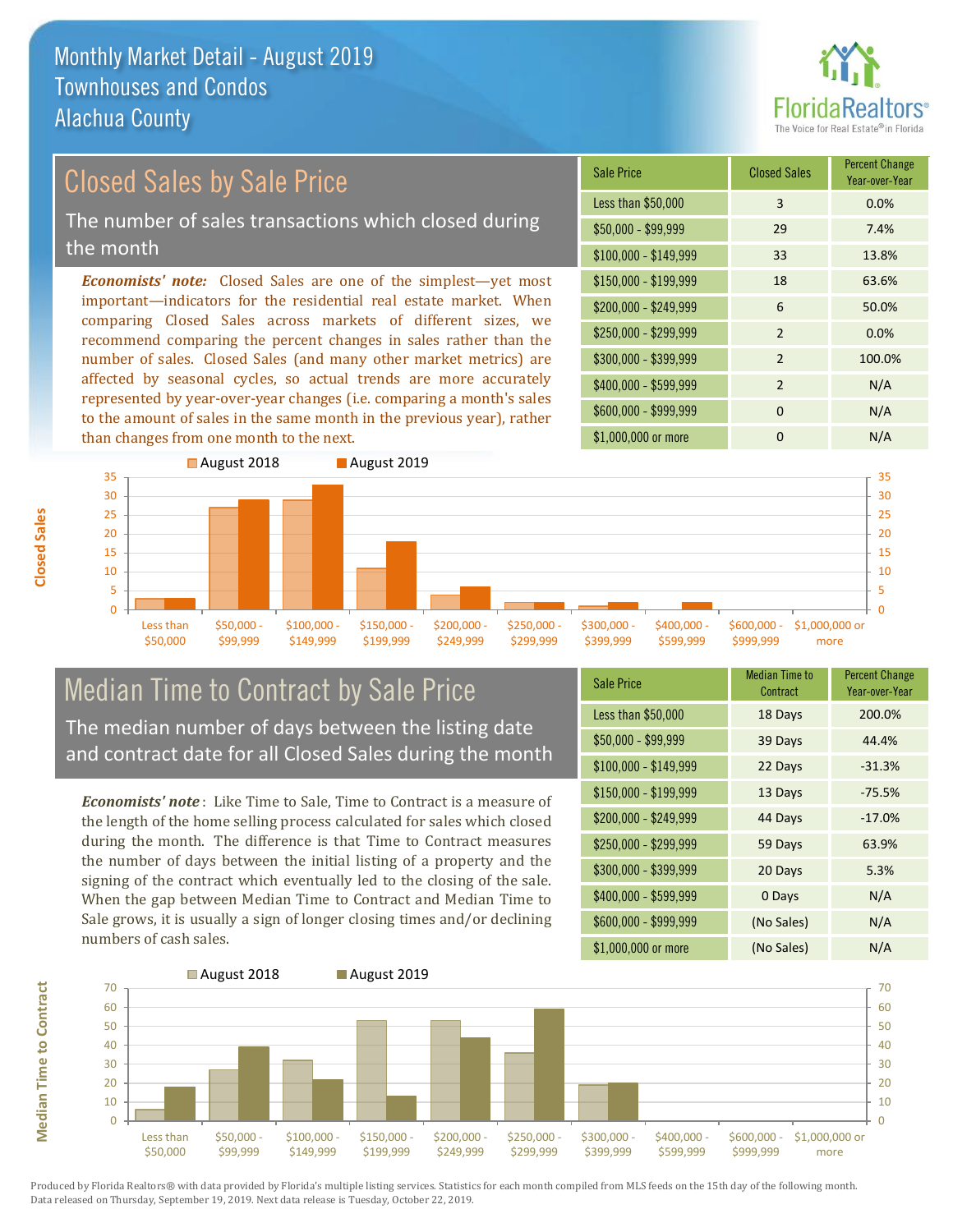![](_page_6_Picture_1.jpeg)

## New Listings by Initial Listing Price

The number of properties put onto the market during the month

*Economists' note:* New Listings tend to rise in delayed response to increasing prices, so they are often seen as a lagging indicator of market health. As prices rise, potential sellers raise their estimations of value—and in the most recent cycle, rising prices have freed up many potential sellers who were previously underwater on their mortgages. Note that in our calculations, we take care to not include properties that were recently taken off the market and quickly relisted, since these are not really *new* listings.

| <b>Initial Listing Price</b> | <b>New Listings</b> | <b>Percent Change</b><br>Year-over-Year |
|------------------------------|---------------------|-----------------------------------------|
| Less than \$50,000           | $\Omega$            | $-100.0%$                               |
| \$50,000 - \$99,999          | 18                  | $-35.7%$                                |
| $$100,000 - $149,999$        | 22                  | $-8.3%$                                 |
| $$150,000 - $199,999$        | 9                   | $-25.0%$                                |
| \$200,000 - \$249,999        | 6                   | 500.0%                                  |
| \$250,000 - \$299,999        | 6                   | 100.0%                                  |
| \$300,000 - \$399,999        | $\Omega$            | $-100.0%$                               |
| \$400,000 - \$599,999        | $\mathcal{P}$       | N/A                                     |
| \$600,000 - \$999,999        | $\Omega$            | N/A                                     |
| \$1,000,000 or more          | ŋ                   | N/A                                     |

![](_page_6_Figure_6.jpeg)

#### Inventory by Current Listing Price The number of property listings active at the end of the month

*Economists' note* : There are a number of ways to define and calculate Inventory. Our method is to simply count the number of active listings on the last day of the month, and hold this number to compare with the same month the following year. Inventory rises when New Listings are outpacing the number of listings that go off-market (regardless of whether they actually sell). Likewise, it falls when New Listings aren't keeping up with the rate at which homes are going off-market.

| <b>Current Listing Price</b> | Inventory      | <b>Percent Change</b><br>Year-over-Year |
|------------------------------|----------------|-----------------------------------------|
| Less than \$50,000           | 0              | $-100.0%$                               |
| $$50,000 - $99,999$          | 35             | $-34.0%$                                |
| $$100,000 - $149,999$        | 30             | $-34.8%$                                |
| $$150,000 - $199,999$        | 17             | $-32.0%$                                |
| \$200,000 - \$249,999        | 8              | 60.0%                                   |
| \$250,000 - \$299,999        | 10             | 25.0%                                   |
| \$300,000 - \$399,999        | 3              | 0.0%                                    |
| $$400,000 - $599,999$        | $\overline{2}$ | $-33.3%$                                |
| \$600,000 - \$999,999        | $\mathbf{1}$   | N/A                                     |
| \$1,000,000 or more          | 0              | N/A                                     |

![](_page_6_Figure_10.jpeg)

Produced by Florida Realtors® with data provided by Florida's multiple listing services. Statistics for each month compiled from MLS feeds on the 15th day of the following month. Data released on Thursday, September 19, 2019. Next data release is Tuesday, October 22, 2019.

**Inventory**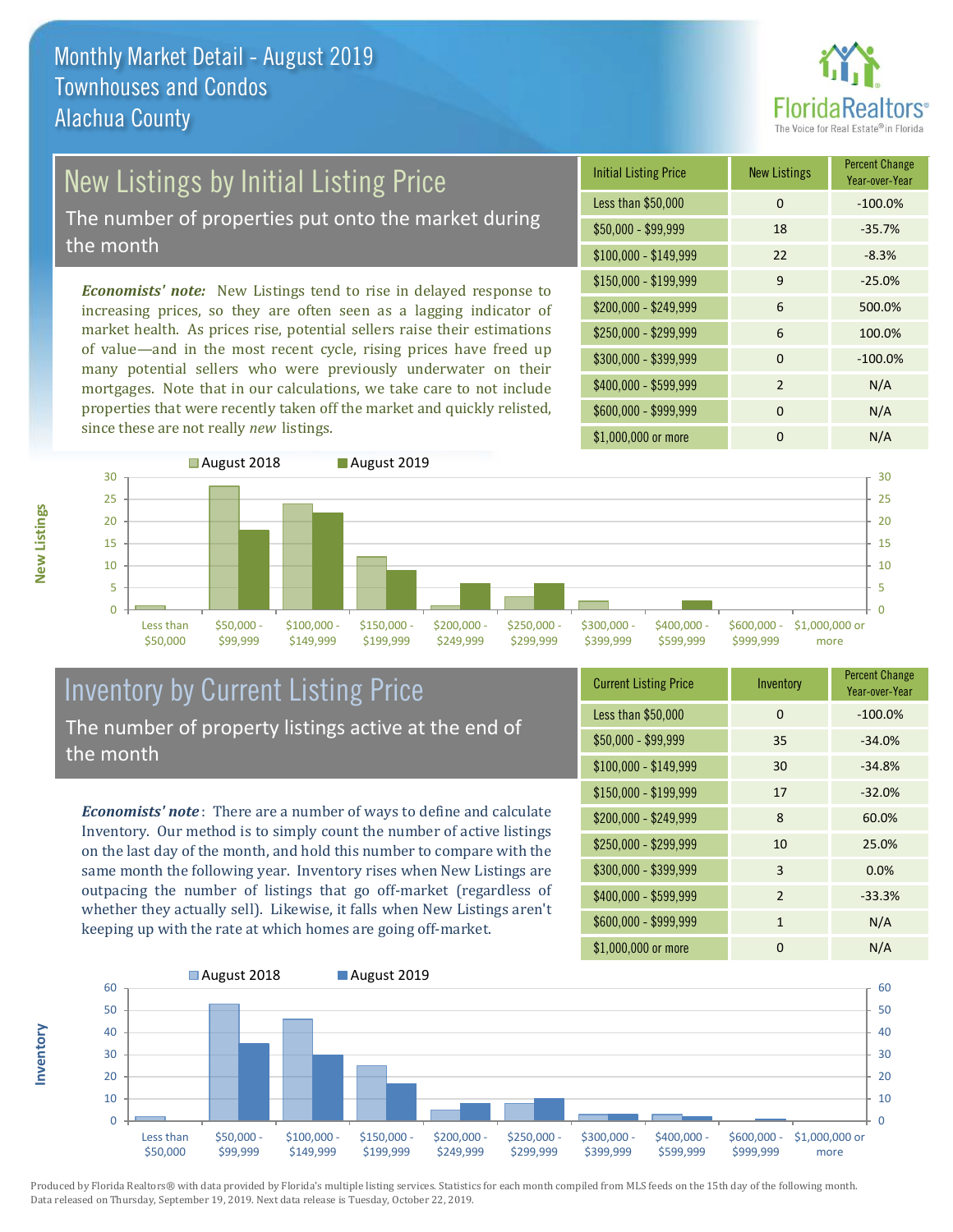#### Monthly Distressed Market - August 2019 Alachua County Townhouses and Condos

![](_page_7_Picture_1.jpeg)

![](_page_7_Figure_2.jpeg)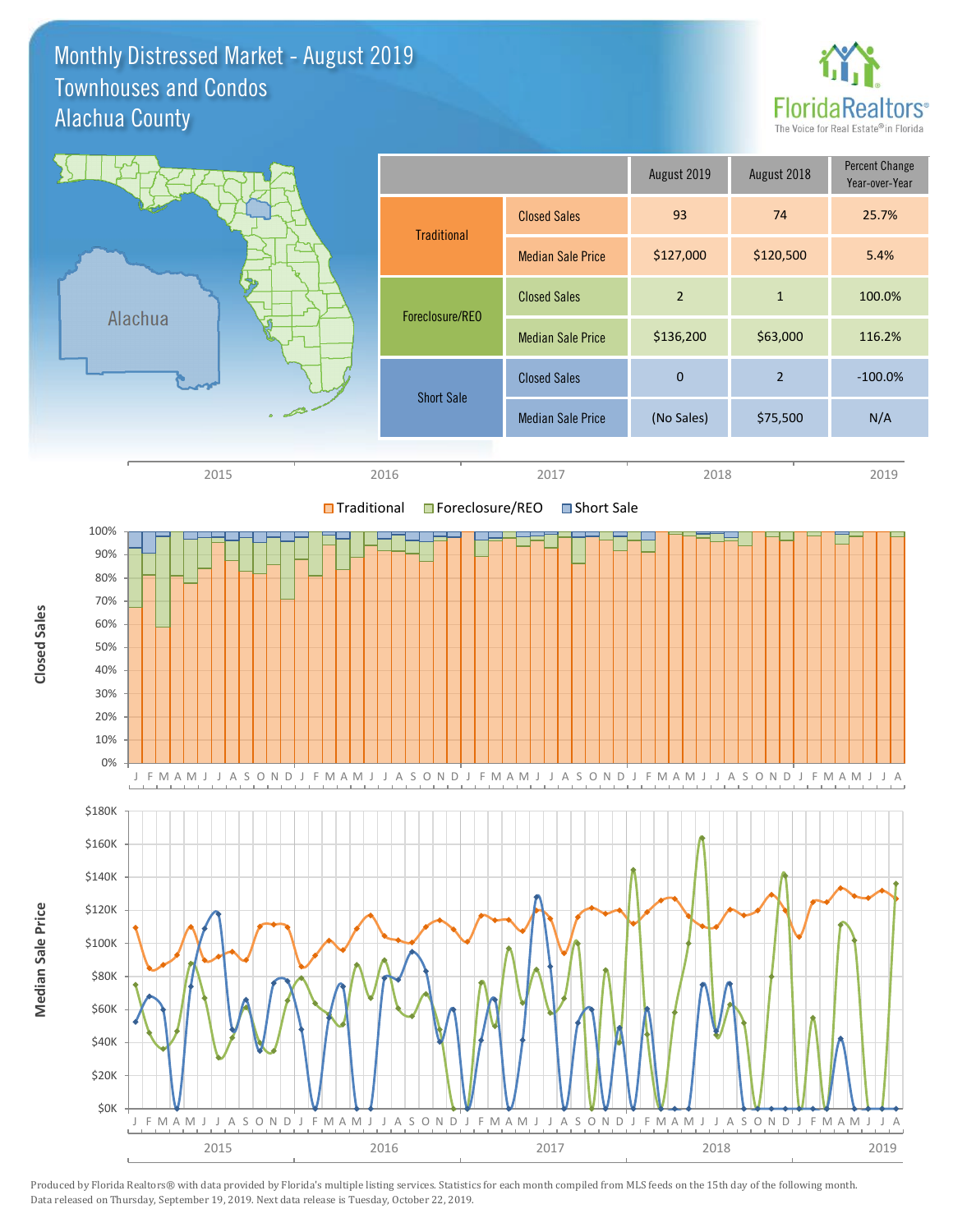#### Monthly Market Detail - August 2019 Alachua County Manufactured Homes

![](_page_8_Picture_1.jpeg)

![](_page_8_Figure_2.jpeg)

**Closed Sales**

**Closed Sales** 

| <b>Summary Statistics</b>                                       | August 2019   | August 2018    | <b>Percent Change</b><br>Year-over-Year |
|-----------------------------------------------------------------|---------------|----------------|-----------------------------------------|
| <b>Closed Sales</b>                                             | 11            | 13             | $-15.4%$                                |
| Paid in Cash                                                    | 5             | $\overline{7}$ | $-28.6%$                                |
| <b>Median Sale Price</b>                                        | \$95,000      | \$80,000       | 18.8%                                   |
| Average Sale Price                                              | \$101,773     | \$94,331       | 7.9%                                    |
| Dollar Volume                                                   | \$1.1 Million | \$1.2 Million  | $-8.7%$                                 |
| <b>Median Percent of Original</b><br><b>List Price Received</b> | 98.0%         | 96.7%          | 1.3%                                    |
| <b>Median Time to Contract</b>                                  | 65 Days       | 81 Days        | $-19.8%$                                |
| <b>Median Time to Sale</b>                                      | 150 Days      | 90 Days        | 66.7%                                   |
| <b>New Pending Sales</b>                                        | 15            | 12             | 25.0%                                   |
| <b>New Listings</b>                                             | 19            | 17             | 11.8%                                   |
| Pending Inventory                                               | 25            | 17             | 47.1%                                   |
| Inventory (Active Listings)                                     | 54            | 44             | 22.7%                                   |
| Months Supply of Inventory                                      | 5.4           | 4.8            | 12.5%                                   |

| <b>Closed Sales</b>                                                    | <b>Month</b>      | <b>Closed Sales</b> | Percent Change<br>Year-over-Year |
|------------------------------------------------------------------------|-------------------|---------------------|----------------------------------|
|                                                                        | Year-to-Date      | 88                  | 17.3%                            |
| The number of sales transactions which closed during                   | August 2019       | 11                  | $-15.4%$                         |
| the month                                                              | <b>July 2019</b>  | 9                   | $-18.2%$                         |
|                                                                        | June 2019         | 13                  | 8.3%                             |
| <b>Economists' note:</b> Closed Sales are one of the simplest—yet most | May 2019          | 10                  | $-28.6%$                         |
| important—indicators for the residential real estate market. When      | <b>April 2019</b> | 14                  | 100.0%                           |
| comparing Closed Sales across markets of different sizes, we           | <b>March 2019</b> | 11                  | 10.0%                            |
| recommend comparing the percent changes in sales rather than the       | February 2019     | 10                  | 400.0%                           |
| number of sales. Closed Sales (and many other market metrics) are      | January 2019      | 10                  | 66.7%                            |
|                                                                        | December 2018     | 10                  | 0.0%                             |
| affected by seasonal cycles, so actual trends are more accurately      | November 2018     | 9                   | $-10.0\%$                        |
| represented by year-over-year changes (i.e. comparing a month's sales  | October 2018      | 8                   | $-27.3%$                         |
| to the amount of sales in the same month in the previous year), rather | September 2018    | 5                   | 0.0%                             |
| than changes from one month to the next.                               | August 2018       | 13                  | 0.0%                             |

![](_page_8_Figure_5.jpeg)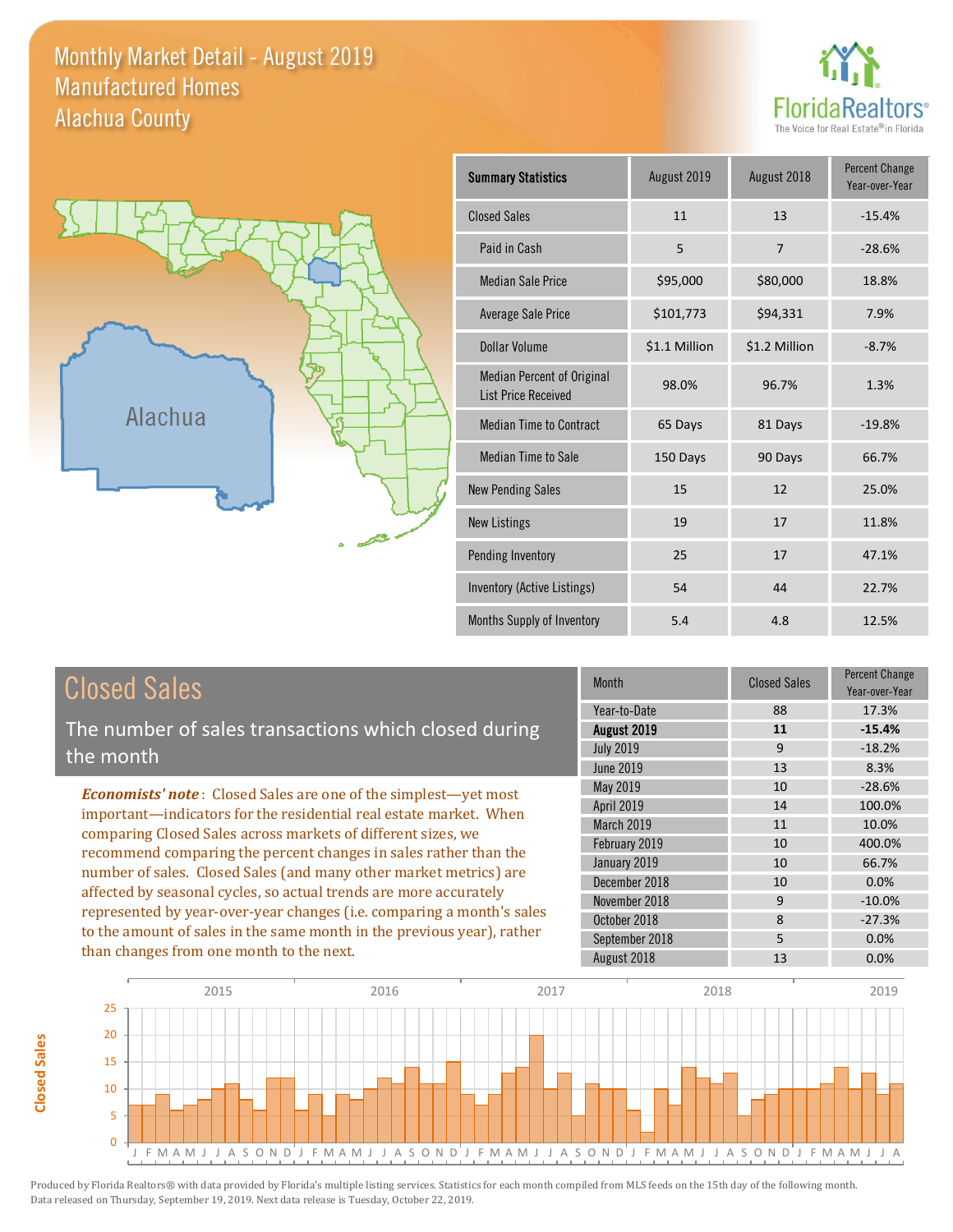![](_page_9_Picture_1.jpeg)

## Closed Sales by Sale Price

The number of sales transactions which closed during the month

*Economists' note:* Closed Sales are one of the simplest—yet most important—indicators for the residential real estate market. When comparing Closed Sales across markets of different sizes, we recommend comparing the percent changes in sales rather than the number of sales. Closed Sales (and many other market metrics) are affected by seasonal cycles, so actual trends are more accurately represented by year-over-year changes (i.e. comparing a month's sales to the amount of sales in the same month in the previous year), rather than changes from one month to the next.

| <b>Sale Price</b>     | <b>Closed Sales</b> | <b>Percent Change</b><br>Year-over-Year |
|-----------------------|---------------------|-----------------------------------------|
| Less than \$50,000    | 3                   | 200.0%                                  |
| $$50,000 - $99,999$   | 3                   | $-57.1%$                                |
| $$100,000 - $149,999$ | $\mathcal{P}$       | $-50.0%$                                |
| \$150,000 - \$199,999 | $\overline{2}$      | 100.0%                                  |
| \$200,000 - \$249,999 | $\mathbf{1}$        | N/A                                     |
| \$250,000 - \$299,999 | $\Omega$            | N/A                                     |
| \$300,000 - \$399,999 | 0                   | N/A                                     |
| \$400,000 - \$599,999 | $\Omega$            | N/A                                     |
| \$600,000 - \$999,999 | O                   | N/A                                     |
| \$1,000,000 or more   |                     | N/A                                     |

![](_page_9_Figure_6.jpeg)

#### Median Time to Contract by Sale Price The median number of days between the listing date and contract date for all Closed Sales during the month

*Economists' note* : Like Time to Sale, Time to Contract is a measure of the length of the home selling process calculated for sales which closed during the month. The difference is that Time to Contract measures the number of days between the initial listing of a property and the signing of the contract which eventually led to the closing of the sale. When the gap between Median Time to Contract and Median Time to Sale grows, it is usually a sign of longer closing times and/or declining numbers of cash sales.

| Sale Price            | <b>Median Time to</b><br>Contract | <b>Percent Change</b><br>Year-over-Year |
|-----------------------|-----------------------------------|-----------------------------------------|
| Less than \$50,000    | 52 Days                           | 642.9%                                  |
| \$50,000 - \$99,999   | 3 Days                            | $-92.3%$                                |
| $$100,000 - $149,999$ | 191 Days                          | 122.1%                                  |
| $$150,000 - $199,999$ | 153 Days                          | 27.5%                                   |
| \$200,000 - \$249,999 | 9 Days                            | N/A                                     |
| \$250,000 - \$299,999 | (No Sales)                        | N/A                                     |
| \$300,000 - \$399,999 | (No Sales)                        | N/A                                     |
| \$400,000 - \$599,999 | (No Sales)                        | N/A                                     |
| \$600,000 - \$999,999 | (No Sales)                        | N/A                                     |
| \$1,000,000 or more   | (No Sales)                        | N/A                                     |

![](_page_9_Figure_10.jpeg)

**Median Time to Contract Median Time to Contract**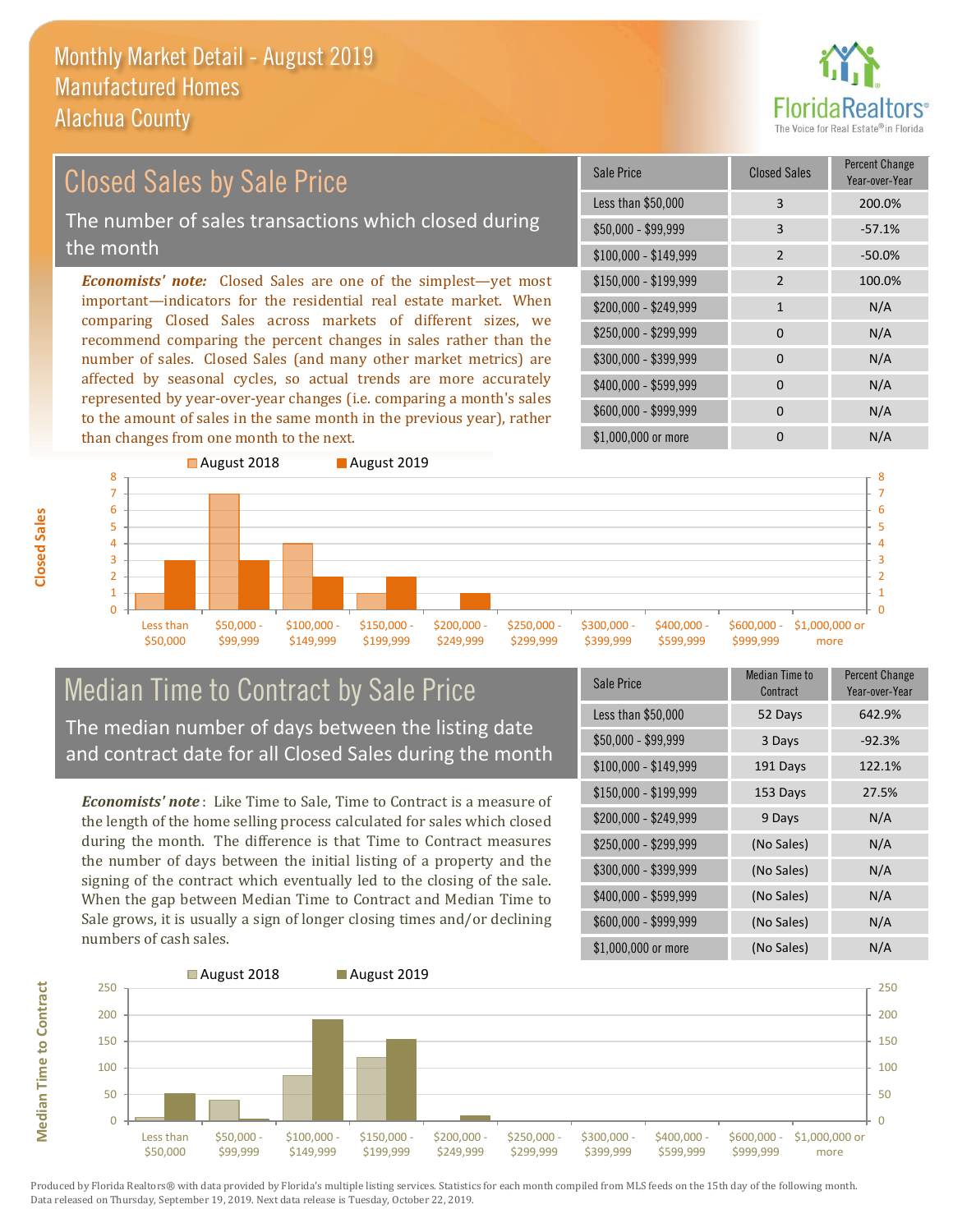![](_page_10_Picture_1.jpeg)

# New Listings by Initial Listing Price

The number of properties put onto the market during the month

*Economists' note:* New Listings tend to rise in delayed response to increasing prices, so they are often seen as a lagging indicator of market health. As prices rise, potential sellers raise their estimations of value—and in the most recent cycle, rising prices have freed up many potential sellers who were previously underwater on their mortgages. Note that in our calculations, we take care to not include properties that were recently taken off the market and quickly relisted, since these are not really *new* listings.

| <b>Initial Listing Price</b> | <b>New Listings</b> | <b>Percent Change</b><br>Year-over-Year |
|------------------------------|---------------------|-----------------------------------------|
| Less than \$50,000           | 4                   | 100.0%                                  |
| \$50,000 - \$99,999          | 2                   | $-71.4%$                                |
| $$100,000 - $149,999$        | 6                   | 0.0%                                    |
| $$150,000 - $199,999$        | 4                   | 300.0%                                  |
| \$200,000 - \$249,999        | $\mathcal{P}$       | 100.0%                                  |
| \$250,000 - \$299,999        | $\mathbf{1}$        | N/A                                     |
| \$300,000 - \$399,999        | 0                   | N/A                                     |
| \$400,000 - \$599,999        | $\Omega$            | N/A                                     |
| \$600,000 - \$999,999        | $\Omega$            | N/A                                     |
| \$1,000,000 or more          | ი                   | N/A                                     |

![](_page_10_Figure_6.jpeg)

#### Inventory by Current Listing Price The number of property listings active at the end of the month

*Economists' note* : There are a number of ways to define and calculate Inventory. Our method is to simply count the number of active listings on the last day of the month, and hold this number to compare with the same month the following year. Inventory rises when New Listings are outpacing the number of listings that go off-market (regardless of whether they actually sell). Likewise, it falls when New Listings aren't keeping up with the rate at which homes are going off-market.

|  | <b>Current Listing Price</b> | Inventory    | Percent Change<br>Year-over-Year |
|--|------------------------------|--------------|----------------------------------|
|  | Less than \$50,000           | 9            | 80.0%                            |
|  | $$50,000 - $99,999$          | 15           | $-6.3%$                          |
|  | $$100,000 - $149,999$        | 12           | 0.0%                             |
|  | $$150,000 - $199,999$        | 8            | 14.3%                            |
|  | \$200,000 - \$249,999        | 7            | 600.0%                           |
|  | \$250,000 - \$299,999        | 2            | 100.0%                           |
|  | \$300,000 - \$399,999        | $\Omega$     | $-100.0%$                        |
|  | \$400,000 - \$599,999        | $\mathbf{1}$ | N/A                              |
|  | \$600,000 - \$999,999        | $\Omega$     | N/A                              |
|  | \$1,000,000 or more          | 0            | N/A                              |

![](_page_10_Figure_10.jpeg)

Produced by Florida Realtors® with data provided by Florida's multiple listing services. Statistics for each month compiled from MLS feeds on the 15th day of the following month. Data released on Thursday, September 19, 2019. Next data release is Tuesday, October 22, 2019.

**Inventory**